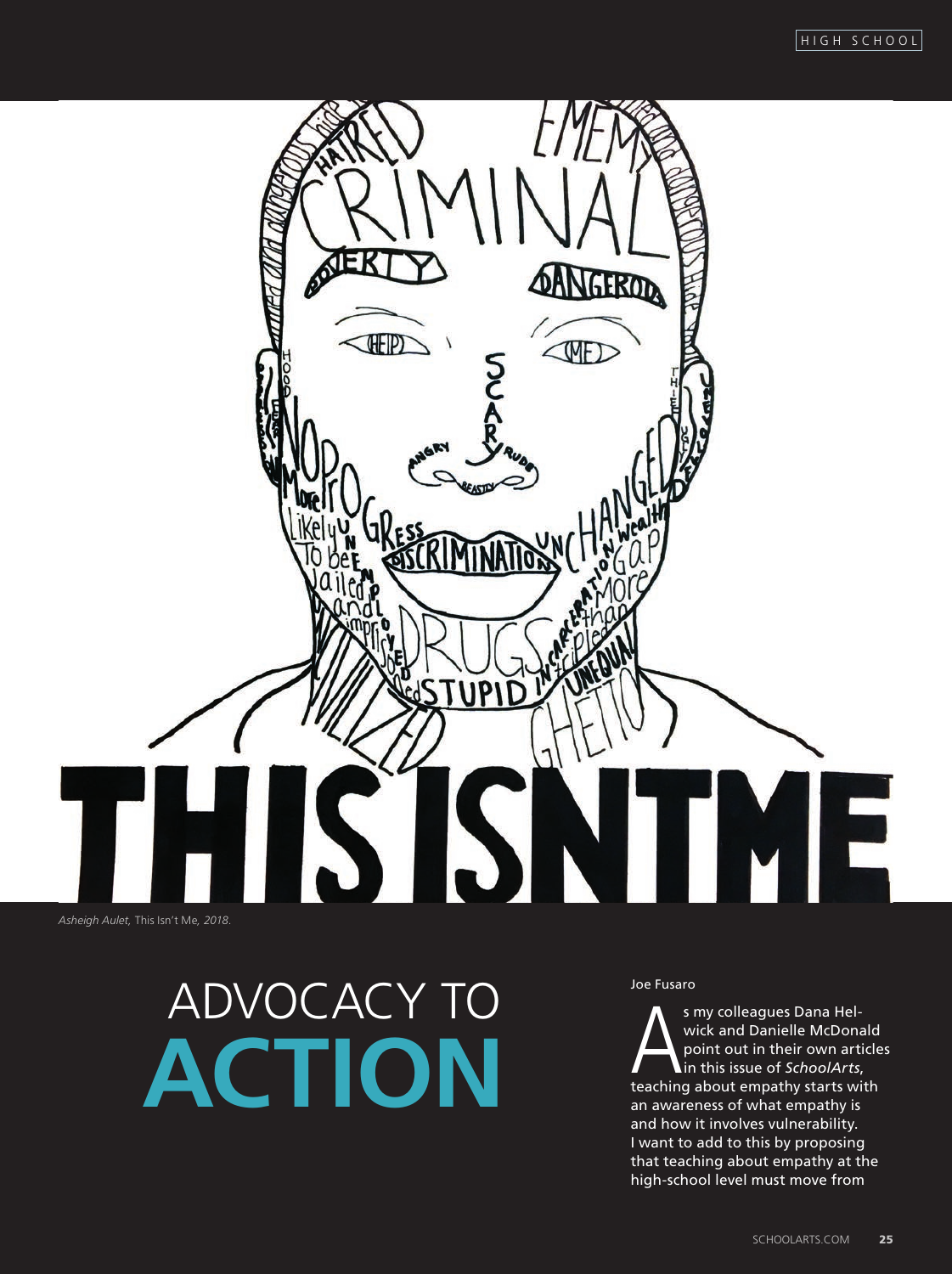advocacy to action. Sympathy is not empathy, as Brené Brown has pointed out in her TED Talks, and often the assignments we share as educators stop short of empathy by asking students to feel sorry or advocate for a group of people as they create a poster of some sort.

I propose that students build on vulnerability by making work that comes from a more personal place than simply scanning the news for important issues. Students can create work that starts with direct experience, a volunteer experience, or through the act of face-to-face interviews, and thus develop the ability to understand and share the feelings of others.

#### **Direct Experience**

Too many students have experience with bullying. Some have had to step in and provide protection for another individual. It seems natural to ask students to think back on their own experiences in and out of school. Who can they empathize with as a result of their own personal biographies? Have there been instances when they have had to stand up for someone? This kind of experience can allow students to create work that builds on the empathy they have for that person or persons.

To this end, challenge students to create a sixty-second public service announcement or billboard design that not only highlights the issue at hand, but also provides information indicating that, to the artist, it's personal. Many students can shoot and edit films with their own phones and billboard designs can be designed in a variety of ways—from works that originate in a sketchbook to computer graphics that can be shared through a variety of platforms.

#### **Volunteer Experiences**

If a teacher wants to take this idea of direct experience even further, suggest that students volunteer with a group they sympathize with. Ask them to identify a group of people they want to help in some way, then ask them to research local nonprofit



*Production still from the* Art21: Art in the Twentry-First Century *season nine episode,* "*Johannesburg.*" *© Art21, Inc. 2018.* 

organizations that serve these people in different ways. Over the course of a week or a month, students can volunteer at these organizations and keep a visual journal to share at the end of the unit.

Visual journals can include images and writing that anticipates what the experience will be like before starting, what the experience is like on a day-to-day basis, and the kinds of changes in thinking the experience inspired in them. How can students build on their volunteer experience and development of empathy to make the experience a more consistent part of their lives?

#### **Interviewing**

Finally, interviewing someone in person about their experiences can lead to empathy in a way that reading an article or watching a video can't. Students can interview their family, friends, community members, or even local officials about specific times when they went from sympathy to empathy.

Students can conduct the interview with a recording device. After concluding the interview, students could create an installation featuring the element of sound for viewers to experience the words firsthand from those most affected by it. Students can also pair up, and one student can act as the interviewer and the other can act as a sound engineer.

#### **Artists and Resources**

Three artists featured in Season 9 of *Art21: Art in the Twenty-First Century* can help us with teaching about empathy through direct experience, volunteering with organizations, and interviewing:

Zanele Muholi, a photographer and visual activist, creates self-portraits and photographs of black lesbian, gay, bisexual, transgender, and intersex people living in South Africa. As a member of the LGBTI community in South Africa, Muholi creates work that starts with firsthand experience.

Katy Grannan, a San Francisco Bay area photographer, utilizes conversation and the building of

### Teaching about empathy at the high-school level must move from advocacy to action.

relationships to develop empathy as she photographs her collaborators over time. Grannan doesn't formally interview her subjects and uses conversation as a way to learn about those she photographs.

Creative Growth Art Center in Oakland, California, serves adult artists with developmental, mental, and physical disabilities, providing studio space and materials for artistic development, gallery exhibition, and representation. After viewing the Creative Growth segment on art21.